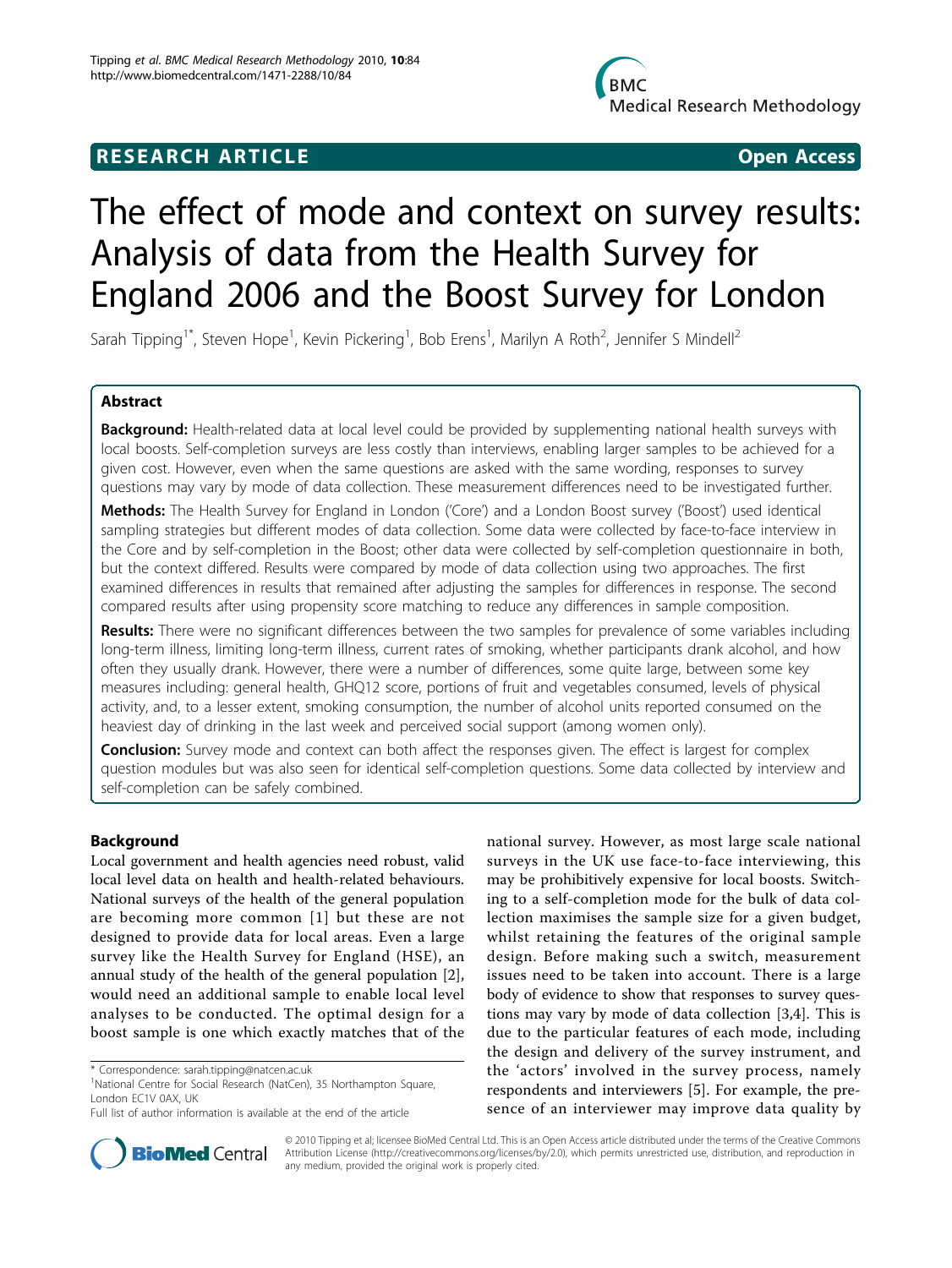guiding the respondent through a complex questionnaire [[6\]](#page-6-0), but a self-completion mode may encourage respondents to give more honest answers to sensitive questions [\[7](#page-6-0),[8](#page-6-0)]. When considering combining data from different modes it is therefore important to assess issues of comparability [[9\]](#page-6-0).

The London Health Observatory (LHO) led a pan-London consortium to commission a local boost to the HSE using the less costly method of self-completion questionnaires. The Boost Survey for London used the same sampling strategy as the HSE but a different mode of data collection. Comparisons of the two samples showed few significant differences between the sociodemographic characteristics of the achieved households and individual adults. Moreover, after non-response weights were applied, both samples provide reasonably close correspondence with the London population for the characteristics examined [[10\]](#page-6-0). This paper examines the extent to which the data from London participants in the HSE 2006, which primarily used face-to-face interviews, and the Boost Survey for London, which used self-completion questionnaires, are comparable, and the size and direction of any differences. The results for a number of health and health-related behaviours are compared.

# Methods

# Data and participants

The HSE is an cross-sectional survey that uses a new random sample each year. The core HSE sample is designed to be representative of the population in England living in private households. Data are collected about households and individuals using computerassisted personal interviewing (CAPI). The interviewer also measures the participants' height and weight. A small amount of information is collected during the interview using self-completion questionnaires [\[10](#page-6-0)-[12](#page-7-0)]. Participants are later visited separately by a nurse for further measurements and the collection of biological samples. 58% of eligible households completed a household interview. 85% of households members aged 16 and over gave an individual interview, giving 1,569 interviews in total [[12\]](#page-7-0).

The Boost Survey for London used self-completion questionnaires rather than face-to-face CAPI. Selected households were visited by interviewers, who conducted a short household interview (using a paper questionnaire), and distributed paper questionnaires to household members. Interviewers later returned to households to collect completed individual questionnaires and to encourage non-responding individuals to participate. Interviewers also measured the height and weight of all consenting participants who were present at either of the visits. There was no nurse visit.

Questions were taken from the HSE self-completion questionnaires where these existed. Otherwise HSE questions were converted to self-completion format with the aim of keeping the question wording as similar as possible to the HSE interview. 61% of eligible households and 65% of individuals in responding households aged 16 and over completed an interview, giving 5,004 interviews in total.

The samples for both surveys were selected using the same method, described in detail elsewhere [[10](#page-6-0)[,11\]](#page-7-0). All addresses were selected from the Royal Mail's Postcode Address File (PAF). The sample was drawn in two stages; at the first stage a sample of postcode sectors were drawn as the primary sampling units (PSUs), with probability proportional to the total number of addresses within them. 102 London PSUs were selected for the HSE core sample and 202 for the London Boost. At the second stage 20 addresses were selected from each HSE PSU. For the London Boost, 40 addresses were selected within each inner London PSU, where response rates were expected to be lower, and 34 addresses were selected per outer London PSU. Prior to selection, the PAF was stratified by local authority (PCT within London) and the percentage of households with a head of household in a non-manual occupation (Socio-Economic Groups 1-6, 13), taken from the 2001 Census. This was done to increase the precision of the sample.

All participants aged 16 years or over from the Boost Survey for London and all HSE participants of that age who were part of the core sample and resident in one of London's Primary Care Trusts were included in the analyses. Ethical approval was obtained for both surveys from the London Multi-centre Research Ethics Committee prior to the surveys starting. Throughout the remainder of this paper we refer to the London residents of the national HSE Core sample as the 'Core' and participants in the Boost Survey of London as the 'Boost'.

Whilst each questionnaire covered the same topics, the mode of delivering questions could differ. Most questions on the Core survey were asked by an interviewer using a CAPI questionnaire, whereas Boost participants completed a paper questionnaire. For some sets of questions, this affected the ease of finding the next question.

To elicit information on fruit and vegetable consumption and on physical activity, questions on the Core survey were asked by an interviewer using a Computer Aided Personal Interviewing (CAPI) questionnaire enabled automatic question routing. However, Boost participants completed the paper questionnaire so had to follow some complex routing themselves.

Participants were asked about their fruit and vegetable consumption on the previous day, used to calculate the number of portions of fruit and vegetables eaten that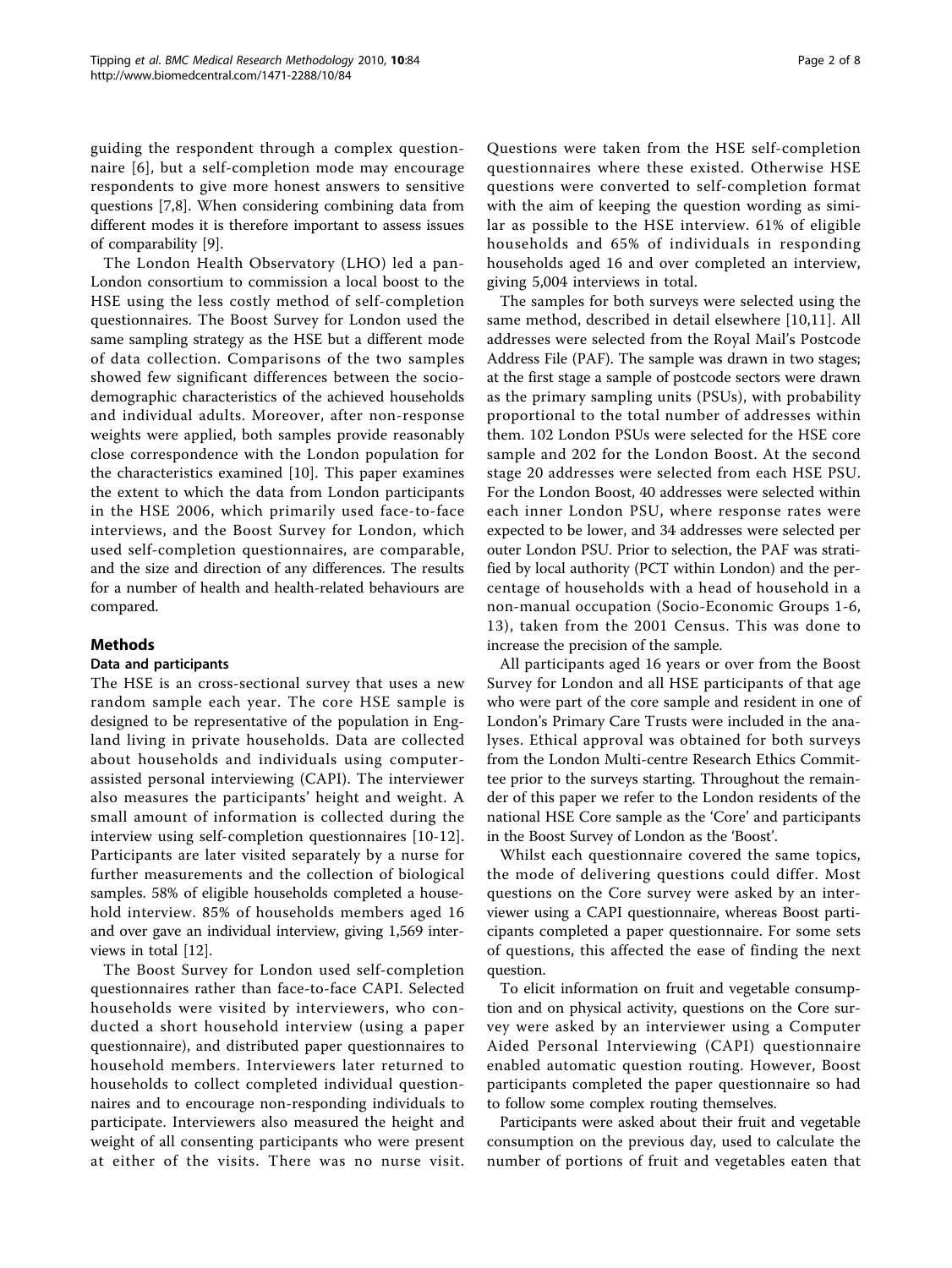day. When generating the summary measure, portions of fruit juice, dried fruit and pulses were capped at one portion each, regardless of how many were actually consumed, in accordance with Food Standards Agency guidelines [[4\]](#page-6-0).

Questions on physical activity were used to measure the proportion of participants meeting the government's recommendation of 30 minutes or more of at least moderate intensity physical activity on five or more days a week. Both surveys asked about participation in heavy housework, manual/gardening/DIY ('Do-It-Yourself'), walking, sports and occupational activity. Questions ascertained the number of days and the average amount of time spent doing each activity, and whether the activity caused them to become out of breath or sweaty.

In the Core face-to-face interview, participants were presented with a show card listing 10 different activities, which were also read aloud by the interviewer. The amount of filtering used in the CAPI was much too complex for a self-completion format, so Boost participants were provided with a list of the same 10 activities (and space to add up to three extra). The list included boxes for participants to record the number of days and time spent in each activity in the last four weeks, and whether or not the activity made them out of breath or sweaty.

Participants were asked to rate their general health as very good, good, fair, bad or very bad. They were then asked if they had any longstanding illness, and if so, whether it limited their daily activities. Although asked in different modes, these questions used identical wording in both the self-completion and face-to-face surveys. Some questions were asked in the same mode. Questions about perceived social support the General Health Questionnaire (GHQ) 12, an indicator of psychological health, in which twelve questions are used to assess the participant's present state relative to their usual, or normal, state [[13\]](#page-7-0), were both asked in a self-completion format.

Smoking and alcohol use were collected via CAPI for the Core aged 25 and over and via a self-completion questionnaire for Core participants aged 16-17 interviewers used their discretion to choose which mode to use for Core adults aged 18-24 years. All Boost participants were asked the questions in the self-completion format. Thus the context of the data collection varied: the presence or absence of an interviewer when the questions were answered, which other questions were in the self-completion questionnaire, and the order in which the topics were covered.

#### Analysis

Two complementary approaches were used to examine whether there were differences by data collection mode for estimates of health and health-related behaviour. A comparison was made of weighted estimates taken from the two surveys to seek evidence of any residual bias that remained after non-response weights had been applied. These weights correct for unequal selection probabilities and the effects of differential non-response. The two samples were weighted separately using the same weighting procedure, which corrected for differential responses by age, sex, household type and inner/ outer London. More details are given in the Additional file [1](#page-6-0) and elsewhere [[11\]](#page-7-0). These weighted estimates are the figures that would be reported from each survey.

The comparisons were then run a second time: nonresponse weights were not applied but instead an adjustment was made to reduce the differences in sample composition. If a difference were identified by both methods, then it was more likely to be a genuine effect of survey mode. The socio-demographic profile of the achieved Core sample was adjusted to match the achieved Boost sample using propensity score matching (PSM) [\[14](#page-7-0)]. PSM is a method that allows cases from a treatment sample (in this case the HSE Core sample in London) to be matched to cases from a control sample (the London Boost Sample). The matching controls for differences in sample profile; in this case the sociodemographic profile of the Core sample is adjusted to make it match that of the Boost. Matching the samples means any differences in survey estimates should be attributable to measurement error and not sample composition [\[13](#page-7-0)]. Further details are provided in the Additional file [1](#page-6-0) and elsewhere [[11\]](#page-7-0).

The comparison of key results was then carried out on the matched samples, so that any differences could be attributable to measurement error rather than sample composition. The analysis used the same methods to examine the effect of differential response but the matched weight was applied rather than the traditional non-response weight. The Core sample was adjusted to match the unweighted Boost sample, so the samples would be comparable with one another. For the remainder of this paper this is referred to as "matched data".

Although non-response weighting adjusts the samples to the same population and makes them similar in terms of age and sex profiles, PSM results in two samples that are a closer match because a wider pool of characteristics can be used to match the two samples.

The analyses were carried out using chi-square tests and two-tailed t-tests. Simple statistical tests are appropriate rather than more complex analyses because the matching controls for differences in the same way as a regression model. For each variable, the probability of the difference occurring by chance had the two samples come from the same population was calculated.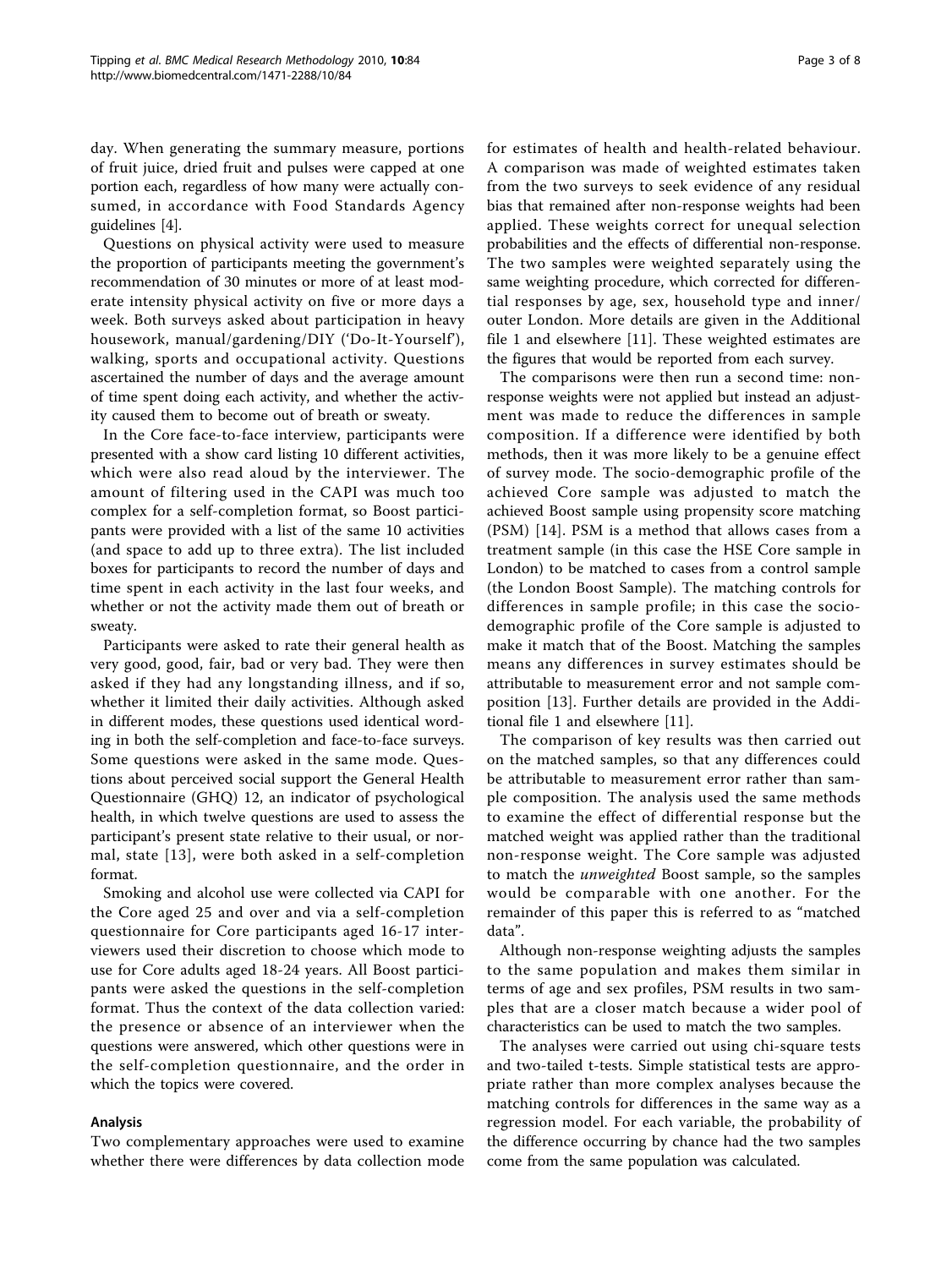As both samples were clustered, stratified and weighted, the analysis was run using the 'svy' commands in Stata 10 to account for the complex sample design. Men and women were analysed separately to minimise clustering at the household level.

Item non-response was higher in the Boost than Core survey [[10](#page-6-0)[,11](#page-7-0)]. The survey estimates in this report are based on valid estimates only; no attempt has been made to impute missing data. For each comparison the missing responses were excluded.

All figures in the text are based on weighted data. Unless otherwise stated, the patterns in the matched data were the same as those found in the weighted data.

#### Results

There were no significant differences in results between the Core and Boost samples for a number of variables including: long-term illness, limiting long-term illness, current rates of smoking, whether participants drank alcohol and how often they usually drank (Table 1). There were differences, however, in levels of consumption reported. Women smokers in the Boost sample reported smoking on average 12.8 cigarettes per day, whereas the weighted mean for Core participants was 10.1 ( $p < 0.05$ ). This difference was not significant in men (mean 13.5 for the Core and 12.4 for the Boost, weighted data).

Similarly, there were differences in the number of units of alcohol recorded, with Boost participants reporting a greater number of units than Core participants (Table [2](#page-4-0), showing weighted and match data) and having a higher prevalence of binge drinking. Of the participants over the age of 25, 44% of women and 50% of men in the Boost sample who had drunk alcohol in the previous week had exceeded the thresholds for binge drinking, compared with 33% of women and 34% of men in the Core.

There were large differences in the responses regarding general health. The difference in the distribution of responses was highly significant ( $p < 0.001$ ) for both men and women, with Core participants much more likely to say that their health was very good. Boost participant answers were more likely to be in the middle of the distribution and to state their general health was fair (Table [3\)](#page-4-0).

The proportion of participants with a GHQ12 score of zero was higher for Core participants than Boost participants; Boost participants were more likely to have a score of four or more, which indicates poor psychological health. Similarly, women in the Boost were significantly more likely than women in the Core to report either a severe lack, or no lack, of social support, although the actual percentage differences were not large. The same was not found for men (Table [4](#page-4-0), showing matched data).

| Table 1 Results not affected by survey mode |                    |  |  |  |  |  |
|---------------------------------------------|--------------------|--|--|--|--|--|
|                                             | <b>WOMEN</b>       |  |  |  |  |  |
|                                             | Core Boost Core Bo |  |  |  |  |  |

|                                               | Core | Boost Core |     | <b>Boost</b> |
|-----------------------------------------------|------|------------|-----|--------------|
|                                               | $\%$ | $\%$       | %   | %            |
| Longstanding illness (%)                      |      |            |     |              |
| None                                          | 69   | 67         | 72  | 70           |
| Non-limiting                                  | 13   | 11         | 11  | 12           |
| Limiting                                      | 19   | 21         | 17  | 19           |
| р                                             |      | 0.23       |     | 0.53         |
| N                                             | 833  | 2676       | 736 | 2174         |
| Smoking status (%)                            |      |            |     |              |
| Current smoker                                | 19   | 19         | 25  | 25           |
| Ex-smoker                                     | 23   | 22         | 28  | 25           |
| Never smoked                                  | 58   | 60         | 47  | 50           |
| р                                             |      | 0.57       |     | 0.28         |
| N                                             | 827  | 2680       | 728 | 2142         |
| No. of smokers in household                   |      |            |     |              |
| None                                          | 76   | 77         | 76  | 76           |
| One                                           | 16   | 15         | 16  | 16           |
| Two                                           | 7    | 8          | 8   | 9            |
| р                                             |      | 0.75       |     | 0.93         |
| N                                             | 833  | 2736       | 783 | 2206         |
| Frequency of alcohol use in past 12<br>months |      |            |     |              |
| Almost every day                              | 9    | 6          | 15  | 14           |
| 5-6 d pw                                      | 4    | 4          | 8   | 7            |
| 3-4 d pw                                      | 11   | 13         | 16  | 16           |
| Once or twice a week                          | 21   | 22         | 27  | 25           |
| Once or twice a month                         | 12   | 12         | 10  | 11           |
| Once every couple of months                   | 9    | 9          | 3   | 6            |
| Once or twice a year                          | 8    | 10         | 5   | 5            |
| Not at all/non-drinker                        | 26   | 24         | 16  | 16           |
| р                                             |      | 0.19       |     | 0.43         |
| N                                             | 731  | 2297       | 644 | 1918         |
| Whether drank in the last 7 days <sup>a</sup> |      |            |     |              |
| Yes                                           | 68   | 66         | 80  | 78           |
| No                                            | 32   | 34         | 20  | 22           |
| р                                             |      | 0.33       |     | 0.29         |
| N                                             | 535  | 1814       | 539 | 1635         |

 $a$  Excluding those who did not drink in the last 12 months

Boost participants reported consuming more portions of fruit and vegetables than Core participants. The differences between sample types were large:; 54% of men and 55% of women in the Boost sample met the government's 5-a-day recommendation, compared with 38% of men and 42% of women in the Core (Table [3\)](#page-4-0).

The number of portions recorded by Boost participants for each category of fruit, juice, vegetable and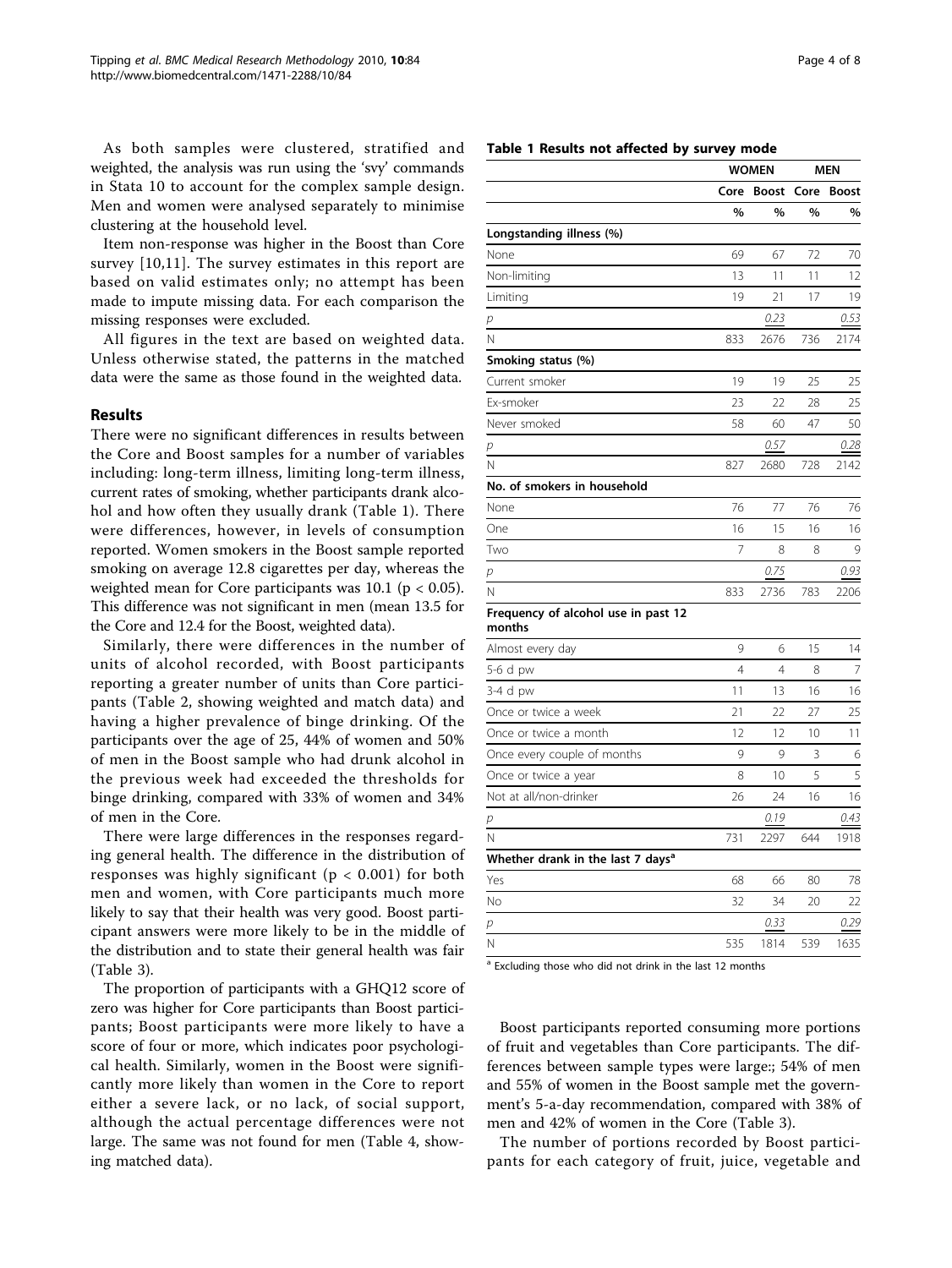<span id="page-4-0"></span>Table 2 Alcohol consumption on the heaviest drinking day in the last week<sup>a</sup>

|                                            |       | <b>WOMEN</b>  |       |         | <b>MEN</b>   |             |
|--------------------------------------------|-------|---------------|-------|---------|--------------|-------------|
|                                            | Core  | <b>Boost</b>  | value | P- Core | <b>Boost</b> | Р-<br>value |
| Mean units of alcohol                      | Units | Units         |       | Units   | Units        |             |
| Weighted                                   | 4.7   | 6.0           | 0.000 | 7.1     | 8.8          | 0.000       |
| Matched                                    | 4.6   | 5.9           | 0.000 | 6.5     | 8.6          | 0.000       |
| Proportion binge-<br>drinking <sup>b</sup> | %     | $\frac{0}{0}$ |       | %       | %            |             |
| Weighted                                   | 33    | 44            | 0.003 | 34      | 50           | 0.000       |
| Matched                                    | 33    | 42            | 0.005 | 31      | 48           | 0.000       |
| N                                          | 358   | 1079          |       | 425     | 1167         |             |

 $\frac{a}{a}$  All participants aged 25 and over who drank in the last week

 $<sup>b</sup>$  Drinking more than double the recommended daily limit (i.e. >8 units in</sup> men, >6 units in women).

salad was consistently higher than the number recorded by Core participants. Boost participants were more likely to say they had eaten each category of fruit and vegetable listed and, where a particular category had been recorded, they generally entered a greater number of portions.

There were also large differences between the Core and Boost samples in reported physical activity. The summary physical activity level for Boost participants was much lower than for Core participants (Table 5),

| Table 3 Results affected by survey mode: general health |  |  |  |
|---------------------------------------------------------|--|--|--|
| and fruit and vegetable consumption <sup>a</sup>        |  |  |  |

|                                  | <b>WOMEN</b>   |                | <b>MEN</b> |              |
|----------------------------------|----------------|----------------|------------|--------------|
|                                  | Core           | <b>Boost</b>   | Core       | <b>Boost</b> |
|                                  | %              | %              | %          | $\%$         |
| Self-assessed general health     |                |                |            |              |
| Very good                        | 33             | 21             | 36         | 24           |
| Good                             | 45             | 51             | 44         | 48           |
| Fair                             | 14             | 23             | 14         | 24           |
| Bad                              | 6              | $\overline{4}$ | 5          | 3            |
| Very bad                         | $\overline{2}$ | 1              | 1          | 1            |
| P-value                          |                | 0.000          |            | 0.000        |
| Very good/good                   | 78             | 72             | 79         | 72           |
| Fair/bad/very bad                | 22             | 28             | 21         | 28           |
| P-value                          |                | 0.000          |            | 0.000        |
| $\mathsf{N}$                     | 833            | 2701           | 736        | 2181         |
| Portions of fruit and vegetables |                |                |            |              |
| Less than 1                      | 5              | $\overline{4}$ | 8          | 6            |
| $1$ to $2$                       | 26             | 15             | 26         | 17           |
| $3$ to 4                         | 27             | 27             | 28         | 24           |
| 5 or more                        | 42             | 55             | 38         | 54           |
| P-value                          |                | 0.000          |            | 0.000        |
| $\mathsf{N}$                     | 833            | 2647           | 735        | 2133         |
|                                  |                |                |            |              |

<sup>a</sup> results shown for weighted data

#### Table 4 Results differing between surveys: GHQ12 and Perceived social support<sup>a</sup>

|                                | <b>WOMEN</b> |              | <b>MEN</b> |              |
|--------------------------------|--------------|--------------|------------|--------------|
|                                | Core         | <b>Boost</b> | Core       | <b>Boost</b> |
|                                | %            | $\%$         | $\%$       | $\%$         |
| GHQ12 score - grouped          |              |              |            |              |
| Score 0                        | 58           | 51           | 63         | 57           |
| Score 1-3                      | 27           | 28           | 24         | 27           |
| Score 4+                       | 15           | 21           | 12         | 16           |
| P-value                        |              | 0.005        |            | 0.011        |
| N                              | 691          | 2628         | 620        | 2143         |
| Perceived social support score |              |              |            |              |
| No lack                        | 62           | 64           | 55         | 59           |
| Some lack                      | 25           | 20           | 24         | 21           |
| Severe lack                    | 13           | 16           | 22         | 20           |
| P-value                        |              | 0.036        |            | 0.223        |
| N                              | 701          | 2665         | 626        | 2133         |

<sup>a</sup> results shown for matched data

Note: These questions were asked in the same mode

despite the reported rates of participation in sports and other activities being generally higher in the Boost sample. These differences are likely to be caused by the amount of missing data in the Boost, as described elsewhere [\[10](#page-6-0),[11](#page-7-0)]. Since the individual questions were combined to derive the summary activity measure, missing just one of the component variables resulted in a missing value for the summary variable. The summary physical activity measure was missing for 16% of Boost participants, compared with 0.2% of Core participants.

# **Discussion**

There were no significant differences between the Core and Boost for smoking prevalence, frequency of alcohol consumption, longstanding illness and limiting longstanding illness, all questions with simple answer

#### Table 5 Summary physical activity level for participants aged 16-64<sup>a b</sup>

|                                 | <b>WOMEN</b> |              | MEN  |              |
|---------------------------------|--------------|--------------|------|--------------|
|                                 | Core         | <b>Boost</b> | Core | <b>Boost</b> |
| Summary physical activity level | $\%$         | $\%$         | $\%$ | $\%$         |
| Meets recommendations           | 34           | 18           | 44   | 22           |
| Some activity                   | 34           | 39           | 28   | 35           |
| Low activity level              | 32           | 43           | 28   | 43           |
| P-value                         |              | 0.000        |      | 0.000        |
| N <sup>a</sup>                  | 695          | 1957         | 620  | 1593         |

<sup>a</sup> The analysis includes participants aged 16-64 only, since the physical activity module was not asked of all older participants in the Core survey. **b** results shown for weighted data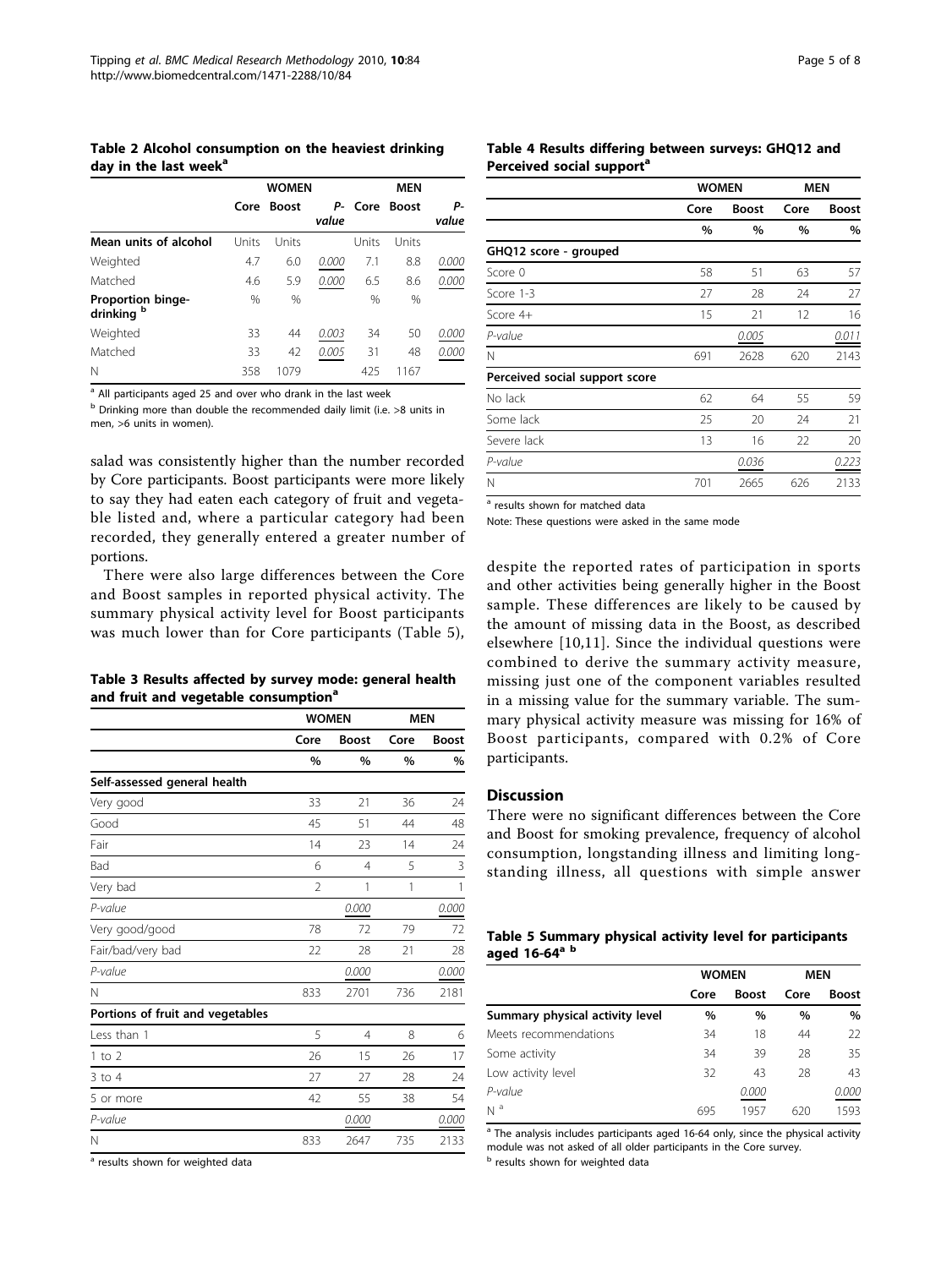categories. However, significant differences were found between the Boost and the Core for a number of other variables.

The Boost data showed significantly higher estimates of the number of cigarettes smoked by women and the number of alcohol units drunk by both men and women. If it is assumed that higher levels of reporting are due to respondents being more honest, then these results are consistent with other studies which have shown that self-completion questionnaires are more likely than face-to-face interviews to elicit honest responses about potentially sensitive behaviours such as levels of smoking and drinking [[15-17\]](#page-7-0).

Results from the fruit and vegetable consumption and physical activity question modules varied considerably between the Core and Boost surveys. These appear to be due to key differences in question format and mode of delivery. It could be that a CAPI format encourages under-reporting once it becomes clear to Core participants that a positive response to an initial question leads to an extra set of follow-up questions. Moreover, both the physical activity and fruit and vegetable consumption modules are cognitively demanding and require much attention to detail. Both the complexity of the filtering and the unavailability of the interviewer to provide guidance are likely to have influenced the results for Boost participants and certainly led to higher levels of missing data.

Without an interviewer being present to provide guidance, it may be that Boost respondents over-estimate their participation in physical activities by including sports and other activities that fall outside the four week period being asked about. Similarly, their levels of fruit and vegetable consumption is likely to be higher as there is a greater temptation in the self-completion format to include consumption that falls outside the oneday period covered in the questionnaire.

The complexity of the filtering for these modules meant that the self-completion format used for the Boost results in much higher levels of missing data, so that when complex variables are derived combining responses to many questions, the level of missing information is much higher for Boost than Core respondents (as there is very little missing data in a CAPI interview). Moreover, the chances to have missing data increase with increasing levels of participation or consumption. This probably explains the apparent paradox that Boost respondents were more likely to report participation in physical activities, but had a lower overall level of physical activity when combining the questions that make up that variable. By reporting more activities, the additional questions requiring an answer also increase, thereby increasing the chance of missing a question, which could result in the exclusion of the more active individuals from the summary variable for the Boost respondents.

The difference in results for self-reported general health was surprising as Core and Boost participants answered identically phrased questions. However, there is evidence that the visual presentation of a question gives meaning over and above the content of the question itself [\[18](#page-7-0)]. Visualising the scale on paper may have influenced participants in the Boost to choose the less extreme categories. Alternatively, Core participants may have been more likely to give a socially desirable answer (i.e. very good) because of the presence of an interviewer. There is some evidence to suggest respondents are more likely to give positive ratings of their health when an interviewer is present, compared to a self-completion mode [[7](#page-6-0)]. Leading on from this, it is possible that the presence of other household members during the interview could also have an impact on the responses given.

However, further investigation of the Core sample showed no differences in the responses between those interviewed alone and those interviewed concurrently with another household member. This suggests that there are particular effects on response caused by an interviewer's presence, rather than the presence of other household members. In addition, it may be the appearance of the scale on paper, versus having it read out, that results in the difference. Including the scale on a show card during an interview may therefore mitigate the difference found between modes.

Finally, the GHQ12 and social support modules were asked in identical self-completion format in both the Core and Boost surveys, yet had different results, though these were small for social support. The differences may have been caused by the context in which the questionnaire was delivered. The presence of other household members was found not to affect the Core responses, however, the presence of an interviewer may have affected how Core participants answered, even though the interviewer was not directly asking the questions. The placement of these questions may also have affected the responses: the GQH12 questions were near the beginning of the Boost questionnaire, whereas the selfcompletion booklet was administered near the end of the Core interview, putting them in a slightly different context.

#### Strengths and limitations of this study

The main strengths of this study were the use of the same sampling frame, geographic area and method for drawing the samples and recruiting the participants. The household and individual response rates differed between the two surveys, in addition, the impact of non-response on the sample could differ by mode [\[10](#page-6-0)].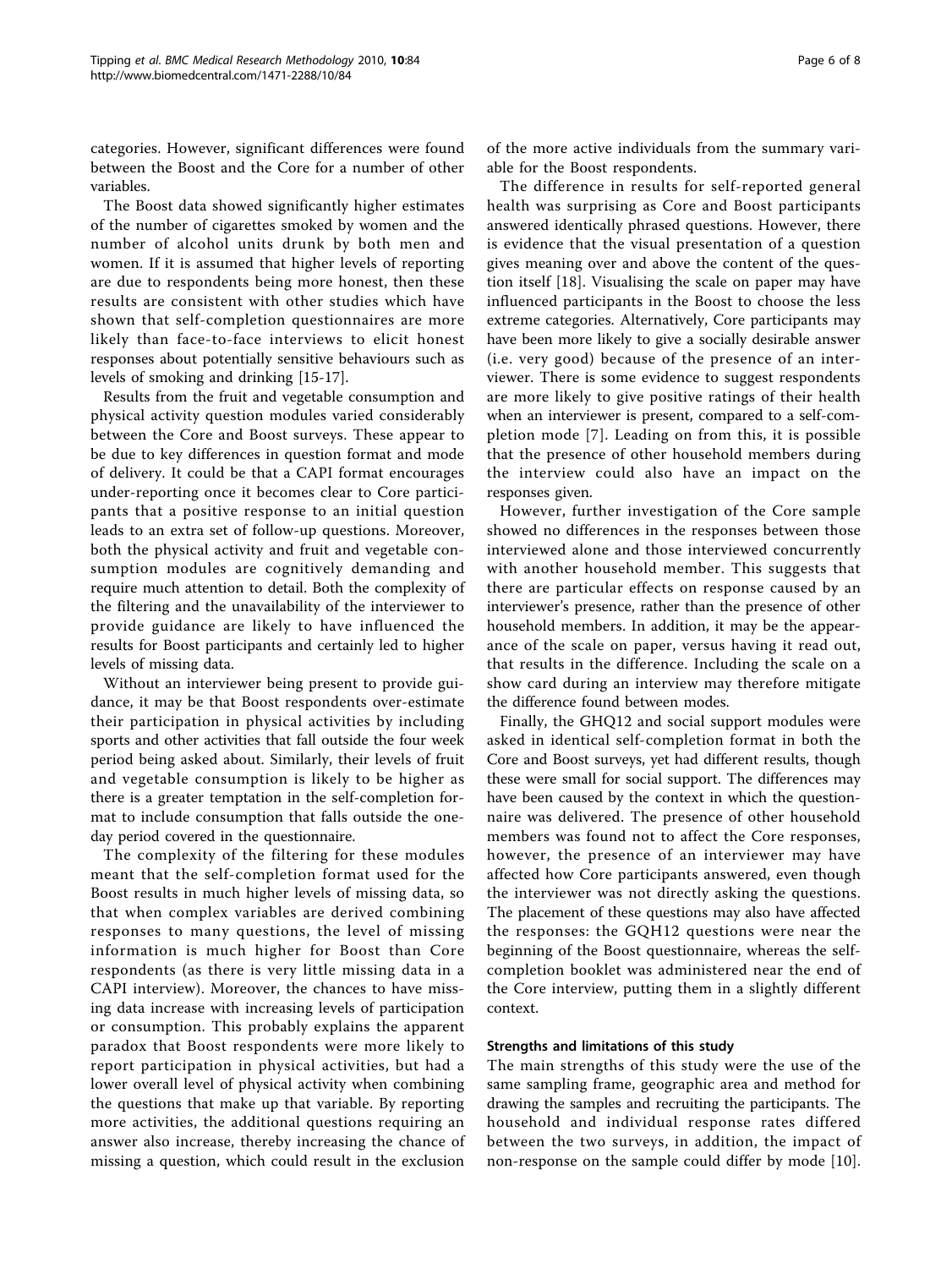<span id="page-6-0"></span>However, this study attempted to remove any differences in sample composition caused by different rates of participation through the use of non-response weighting and sought to validate the findings by repeating the analysis on samples matched for socio-demographic characteristics.

It is also possible that some non-response bias remained after non-response weights were applied. Some differences, such as a preference by respondents for a particular mode, cannot be measured and corrected for by weighting. It is also possible that some differences between the two samples remained after the matching process. However, the majority of estimates that were significantly different in the weighted data were also different in the matched data. This suggests that the larger differences in the survey estimates were not due to differences in sample composition or differential non-response but due to differences in measurement error.

For measures where the estimates differed significantly between the two surveys, it can be difficult to determine how much of the difference was caused by data collection mode and how much is due to other effects. It is also difficult to determine which estimate is nearer the 'true' population value. The literature suggest that selfcompletion data should be more accurate for sensitive or 'anti-social' behaviours [7]. However, it is unclear which mode of data collection elicits more accurate responses for questions about self-assessed general health and GHQ12 score.

#### Conclusion

We have shown that data from some items collected using face-to-face interview and self-completion modes can be safely combined, for example prevalence of smoking and frequency of alcohol consumption. But we have also found differences between surveys for other items which are likely to reflect mode-specific factors, both in terms of questionnaire design and the effect of the presence or absence of an interviewer. Collection of complex data using self-completion questionnaires that attempt to parallel CAPI interview modules for topics such as fruit and vegetable consumption or levels of physical activity participation present many problems in particular to do with the routing - and is not recommended unless the modules are re-designed (and thoroughly tested) to work in a self-completion format [\[19](#page-7-0)]. The use of a mixed mode strategy requires careful consideration of comparability between modes. Further experimental work with randomised assignment to mode should be carried out to investigate measurement issues in more detail. In addition, projects planning to use a mixed-mode approach should undertake thorough pre-testing of equivalence between the instruments used in each mode.

## Additional material

#### [Additional file 1: A](http://www.biomedcentral.com/content/supplementary/1471-2288-10-84-S1.DOC)ppendix: Non-response weighting and

propensity score matching. The supplementary file provides additional material about the methods used to generate non-response weights and more details on propensity score matching. This information is provided for those wishing to know more about the method or to see the detailed results of the regression for men and women to produce the weights used in the matching.

#### Acknowledgements

We thank the participants in the surveys, the interviewers, colleagues in the Joint Health Surveys Unit and the London Health Observatory (LHO), and the funders. This work comparing the effect of survey mode was supported by the NHS Information Centre [Project number P2795]. HSE 2006 was also funded by the NHS Information Centre, while the Boost Survey for London was funded by a pan-London consortium led by the London Health Observatory. The views expressed in this paper are those of the authors, and do not necessarily represent the views of the funding bodies, who had no part in this paper.

#### Author details

<sup>1</sup>National Centre for Social Research (NatCen), 35 Northampton Square London EC1V 0AX, UK. <sup>2</sup>Department of Epidemiology & Public Health, UCL (University College London), 1-19 Torrington Place, London WC1E 6BT, UK.

#### Authors' contributions

MR analyzed the data and noticed the discrepancies; JM conceived this study; BE and KP designed the analyses; JM and BE co-ordinated the study; ST, KP and SH conducted the analyses; ST, MR and JM drafted the initial manuscript. All authors contributed to interpreting the results, revising the manuscript, and read and approved the final manuscript.

#### Competing interests

All authors are involved in various aspects of conducting surveys as part of their employment.

Received: 30 April 2010 Accepted: 27 September 2010 Published: 27 September 2010

#### References

- 1. Scientific Institute of Public Health and National Institute for Health and Welfare: European Health Surveys Information Database (EUHSID) [\[http://](http://www.euhsid.org/) [www.euhsid.org/](http://www.euhsid.org/)], (accessed 13 December 2009).
- 2. NHS Information Centre: Health Survey for England [\[http://www.ic.nhs.uk/](http://www.ic.nhs.uk/statistics-and-data-collections/health-and-lifestyles-related-surveys/health-survey-for-england) [statistics-and-data-collections/health-and-lifestyles-related-surveys/health](http://www.ic.nhs.uk/statistics-and-data-collections/health-and-lifestyles-related-surveys/health-survey-for-england)[survey-for-england\]](http://www.ic.nhs.uk/statistics-and-data-collections/health-and-lifestyles-related-surveys/health-survey-for-england), (accessed 13 December 2009).
- 3. Roberts C: Mixing Modes of Data Collection in Surveys: A Methodological Review. NCRM review papers 008 Southampton: ESRC National Centre for Research Methods 2007.
- Powers JR, Mishra G, Young AF: [Differences in mail and telephone](http://www.ncbi.nlm.nih.gov/pubmed/15915619?dopt=Abstract) [responses to self-rated health: use of multiple imputation in correcting](http://www.ncbi.nlm.nih.gov/pubmed/15915619?dopt=Abstract) [for response bias.](http://www.ncbi.nlm.nih.gov/pubmed/15915619?dopt=Abstract) Aust N Z J Public Health 2005, 29:149-54.
- 5. Groves RM: Actors and Questions in Telephone and Personal Interview Surveys. Public Opinion Q 2003, 67:79-125.
- 6. Holbrook AL, Green MC, Krosnick JA: Telephone vs. Face-to-Face Interviewing of National Probability Samples With Long Questionnaires: Comparisons of Respondent Satisficing and Social Desirability Response Bias. Public Opinion Q 2003, 67:79-125.
- 7. Bowling A: Mode of questionnaire administration can have serious effects on data quality. J Public Health 2005, 27:281-91.
- 8. Kreuter F, Presser S, Tourangeau R: Social desirability bias in CATI, IVR, and web surveys. Public Opinion Q 2008, 72:847-65.
- De Leeuw ED: To mix or not to mix data collection modes in surveys. J Off Stats 2005, 21:233-55.
- 10. Mindell JS, Tipping S, Hope S, Pickering K, Roth MA, Erens B: The effect of survey method on survey participation: Analysis of data from the Health